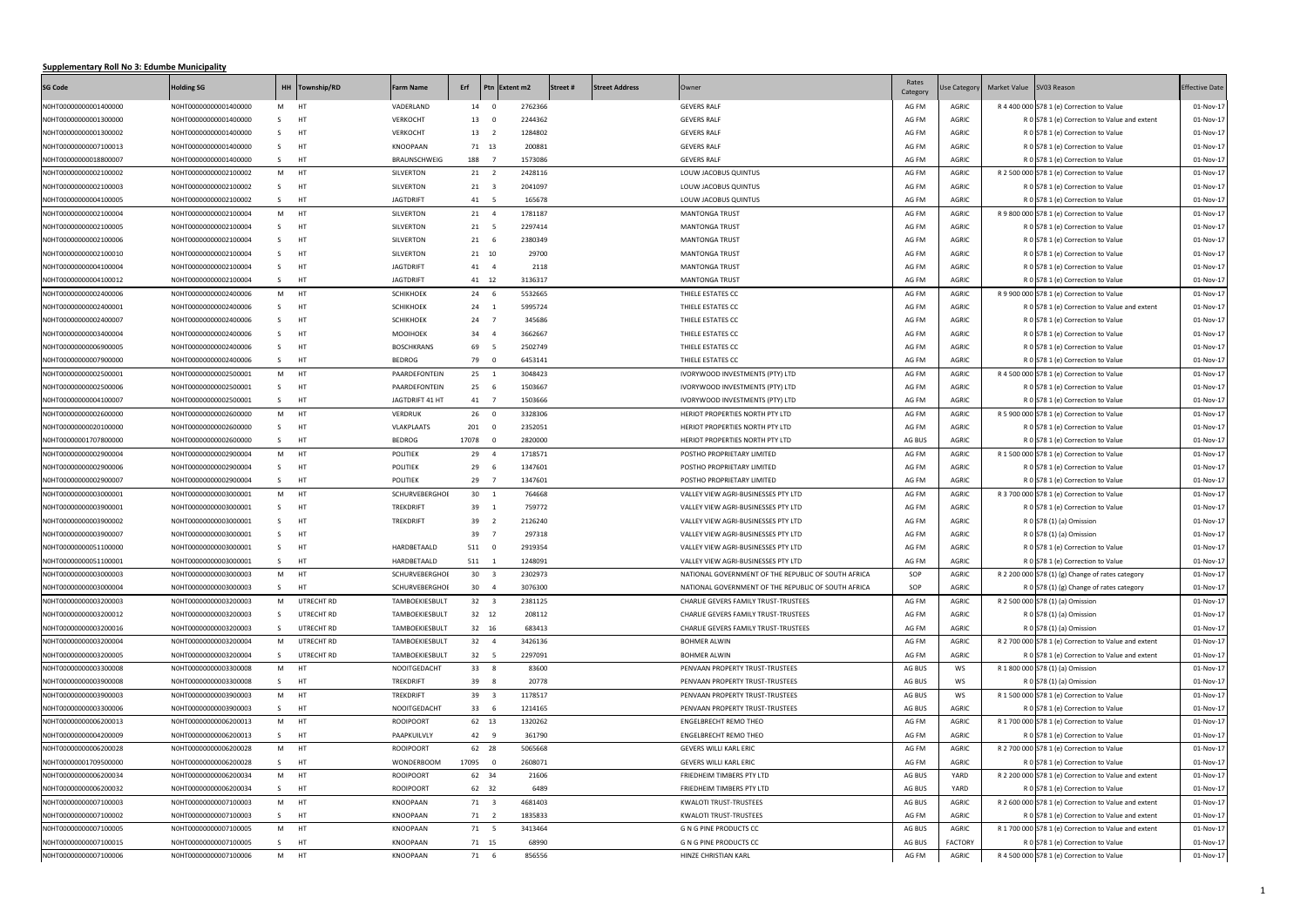| <b>SG Code</b>                                 | <b>Holding SG</b>                              |                | HH Township/RD | <b>Farm Name</b>        | Erf            | Ptn Extent m2  |                    | Street# | <b>Street Address</b> | Owner                                                                                    | Rates<br>Category | <b>Jse Category</b> | Market Value SV03 Reason |                                                                                      | <b>Effective Date</b>  |
|------------------------------------------------|------------------------------------------------|----------------|----------------|-------------------------|----------------|----------------|--------------------|---------|-----------------------|------------------------------------------------------------------------------------------|-------------------|---------------------|--------------------------|--------------------------------------------------------------------------------------|------------------------|
| N0HT00000000006200001                          | N0HT00000000007100006                          | S.             | <b>HT</b>      | <b>ROOIPOORT</b>        | 62 1           |                | 1212000            |         |                       | HINZE CHRISTIAN KARL                                                                     | AG FM             | AGRIC               |                          | R 0 S78 1 (e) Correction to Value                                                    | 01-Nov-17              |
| N0HT00000000006200006                          | N0HT00000000007100006                          | S.             | HT             | <b>ROOIPOORT</b>        | 62             | - 6            | 2132850            |         |                       | HINZE CHRISTIAN KARL                                                                     | AG FM             | AGRIC               |                          | R 0 S78 1 (e) Correction to Value                                                    | 01-Nov-17              |
| N0HT00000000007100008                          | N0HT00000000007100006                          | S.             | HT             | KNOOPAAN                | 71 8           |                | 1055901            |         |                       | HINZE CHRISTIAN KARL                                                                     | AG FM             | AGRIC               |                          | R 0 S78 1 (e) Correction to Value                                                    | 01-Nov-17              |
| N0HT00000000007100014                          | N0HT00000000007100006                          | S.             | HT             | KNOOPAAN                | 71 14          |                | 1055898            |         |                       | HINZE CHRISTIAN KARL                                                                     | AG FM             | AGRIC               |                          | R 0 S78 1 (e) Correction to Value                                                    | 01-Nov-17              |
| N0HT00000000007100016                          | N0HT00000000007100006                          | S –            | <b>HT</b>      | KNOOPAAN                | 71 16          |                | 1755563            |         |                       | HINZE CHRISTIAN KARL                                                                     | AG FM             | AGRIC               |                          | R 0 S78 (1) (a) Omission                                                             | 01-Nov-17              |
| N0HT00000000007100019                          | N0HT00000000007100006                          | S —            | <b>HT</b>      | KNOOPAAN                | 71 19          |                | 1358068            |         |                       | HINZE CHRISTIAN KARL                                                                     | AG FM             | AGRIC               |                          | R 0 S78 (1) (c) Property consolidated after last GV                                  | 01-Nov-17              |
| N0HT00000000007300002                          | N0HT00000000007300002                          | M HT           |                | NOOITGEDACHT            | 73 2           |                | 8434142            |         |                       | FOREST RESOURCES PTY LTD                                                                 | AG FM             | AGRIC               |                          | R 13 600 000 S78 (1) (a) Omission                                                    | 01-Nov-17              |
| N0HT00000000006900001                          | N0HT00000000007300002                          | S –            | <b>HT</b>      | <b>BOSCHKRANS</b>       | 69 1           |                | 5910942            |         |                       | FOREST RESOURCES PTY LTD                                                                 | AG BUS            | AGRIC               |                          | R 0 S78 1 (e) Correction to Value                                                    | 01-Nov-17              |
| N0HT00000000008000005                          | N0HT00000000007300002                          | S –            | HT             | PIVAANSPOORT            | 80 5           |                | 3135041            |         |                       | FOREST RESOURCES PTY LTD                                                                 | AG FM             | AGRIC               |                          | R 0 S78 1 (e) Correction to Value                                                    | 01-Nov-17              |
| N0HT00000001706700001                          | N0HT00000000007300002                          | S.             | HT             | <b>GELUK</b>            | 17067 1        |                | 3316678            |         |                       | FOREST RESOURCES PTY LTD                                                                 | AG FM             | AGRIC               |                          | R 0 S78 1 (e) Correction to Value                                                    | 01-Nov-17              |
| N0HT00000001706700002                          | N0HT00000000007300002                          | S.             | HT             | <b>GELUK</b>            | 17067 2        |                | 2909869            |         |                       | <b>FOREST RESOURCES PTY LTD</b>                                                          | AG FM             | AGRIC               |                          | R 0 S78 1 (e) Correction to Value                                                    | 01-Nov-17              |
| N0HT00000001706700003                          | N0HT00000000007300002                          | S –            | HT             | <b>GELUK</b>            | 17067 3        |                | 404686             |         |                       | FOREST RESOURCES PTY LTD                                                                 | AG FM             | AGRIC               |                          | R 0 S78 1 (e) Correction to Value                                                    | 01-Nov-17              |
| N0HT00000001706700005                          | N0HT00000000007300002                          | S —            | HT             | <b>GELUK</b>            | 17067 5        |                | 3383229            |         |                       | FOREST RESOURCES PTY LTD                                                                 | AG FM             | AGRIC               |                          | R 0 S78 1 (e) Correction to Value                                                    | 01-Nov-17              |
| N0HT00000001706700006                          | N0HT00000000007300002                          | S –            | HT             | <b>GELUK</b>            | 17067 6        |                | 3228128            |         |                       | <b>FOREST RESOURCES PTY LTD</b>                                                          | AG FM             | <b>AGRIC</b>        |                          | R 0 S78 1 (e) Correction to Value                                                    | 01-Nov-17              |
| N0HT00000001706700008                          | N0HT00000000007300002                          | S HT           |                | <b>GELUK</b>            | 17067 8        |                | 3316692            |         |                       | FOREST RESOURCES PTY LTD                                                                 | AG FM             | AGRIC               |                          | R 0 S78 1 (e) Correction to Value                                                    | 01-Nov-17              |
| N0HT00000000007900008                          | N0HT00000000007900008                          | M HT           |                | <b>DERDEHOEK</b>        | 79 8           |                | 3619981            |         |                       | <b>BOHMER ALWIN</b>                                                                      | AG BUS            | <b>AGRIC</b>        |                          | R 3 100 000 S78 (1) (a) Omission                                                     | 01-Nov-17              |
| N0HT00000000006200022                          | N0HT00000000007900008                          | S –            | <b>HT</b>      | <b>ROOIPOORT</b>        | 62 22          |                | 487673             |         |                       | <b>BOHMER ALWIN</b>                                                                      | AG FM             | AGRIC               |                          | R 0 S78 1 (e) Correction to Value and extent                                         | 01-Nov-17              |
| N0HT00000000006200030                          | N0HT00000000007900008                          | S –            | <b>HT</b>      | <b>ROOIPOORT</b>        | 62 30          |                | 1543846            |         |                       | <b>BOHMER ALWIN</b>                                                                      | AG FM             | <b>AGRIC</b>        |                          | R 0 S78 1 (e) Correction to Value and extent                                         | 01-Nov-17              |
| N0HT00000000008000003                          | N0HT00000000008000003                          | M HT           |                | PIVAANSPOORT            | 80 3           |                | 1284797            |         |                       | DEDEKIND MARTIN JOHANNES                                                                 | AG FM             | AGRIC               |                          | R 1 800 000 S78 1 (e) Correction to Value and extent                                 | 01-Nov-17              |
| N0HT00000000008000004                          | N0HT00000000008000003                          | S.             | <b>HT</b>      | PIVAANSPOORT            | 80 4           |                | 1284797            |         |                       | <b>DEDEKIND MARTIN JOHANNES</b>                                                          | AG FM             | AGRIC               |                          | R 0 S78 1 (e) Correction to Value and extent                                         | 01-Nov-17              |
| N0HT00000000008000013                          | N0HT00000000008000003                          | S.             | HT             | PIVAANSPOORT            | 80 13          |                | 1895408            |         |                       | DEDEKIND MARTIN JOHANNES                                                                 | AG FM             | AGRIC               |                          | R 0 S78 1 (e) Correction to Value and extent                                         | 01-Nov-17              |
| N0HT00000000008000014                          | N0HT00000000008000003                          | S HT           |                | PIVAANSPOORT            | 80 14          |                | 207619             |         |                       | DEDEKIND MARTIN JOHANNES                                                                 | AG FM             | AGRIC               |                          | R 0 S78 1 (e) Correction to Value and extent                                         | 01-Nov-17              |
| N0HT00000000008000019                          | N0HT00000000008000019                          | M HT           |                | PIVAANSPOORT            | 80 19          |                | 3657658            |         |                       | MAKATEES BOERDERY BK                                                                     | AG FM             | <b>AGRIC</b>        |                          | R 1 800 000 S78 1 (e) Correction to Value                                            | 01-Nov-17              |
| N0HT00000000008000018                          | N0HT00000000008000019                          | S HT           |                | PIVAANSPOORT            | 80 18          |                | 1042599            |         |                       | <b>MAKATEES BOERDERY BK</b>                                                              | AG FM             | AGRIC               |                          | R 0 S78 (1) (a) Omission                                                             | 01-Nov-17              |
| N0HT00000000018800002                          | N0HT00000000018800002                          | M HT           |                | BRAUNSCHWEIG            | 188 2          |                | 490000 REM         |         |                       | EVANGELICAL LUTHERAN COMMUNITY-BRAUNSCHWEIG                                              | POW               | <b>CHURCH</b>       |                          | R 950 000 $ 578(1)(g)$ Change of rates category                                      | $01$ -Jul-17           |
| N0HT00000000018800004                          | N0HT00000000018800002                          | S HT           |                | BRAUNSCHWEIG            | 188 4          |                | 48562              |         |                       | EVANGELICAL LUTHERAN COMMUNITY-BRAUNSCHWEIG                                              | POW               | CHURCH              |                          | R $0 578(1)(g)$ Change of rates category                                             | $01$ -Jul-17           |
| N0HT00000000020000002                          | N0HT00000000020000002                          | M HT           |                | TRAKTAAT                | 200 2          |                | 9173111            |         |                       | LOURENS CASPER JOHANNES                                                                  | AG FM             | AGRIC               |                          | R 2 700 000 S78 1 (e) Correction to Value                                            | 01-Nov-17              |
| N0HT00000000036100001                          | N0HT00000000020000002                          | S –            | <b>HT</b>      | <b>GERUST</b>           | 361 1          |                | 2525378            |         |                       | LOURENS CASPER JOHANNES                                                                  | AG FM             | <b>AGRIC</b>        |                          | R 0 S78 1 (e) Correction to Value and extent                                         | 01-Nov-17              |
| N0HT00000000020700000                          | N0HT00000000020700000                          | M HT           |                | VILJOENSRUST            | 207 0          |                | 4403188            |         |                       | ALABAMA FAMILIE TRUST-TRUSTEES                                                           | AG BUS            | <b>GAME FM</b>      |                          | R 3 300 000 S78 1 (e) Correction to Value and extent                                 | 01-Nov-17              |
| N0HT00000000020500001                          | N0HT00000000020700000                          | S –            | HT             | MORGENZON               | 205 1          |                | 2833705            |         |                       | ALABAMA FAMILIE TRUST-TRUSTEES                                                           | AG BUS            | <b>GAME FM</b>      |                          | R 0 S78 1 (e) Correction to Value and extent                                         | 01-Nov-17              |
| N0HT00000001707900000                          | N0HT00000000020700000                          | S.             | HT             | WONDERFONTEIN           | 17079 0        |                | 2971424            |         |                       | ALABAMA FAMILIE TRUST-TRUSTEES                                                           | AG BUS            | <b>GAME FM</b>      |                          | R 0 S78 1 (e) Correction to Value and extent                                         | 01-Nov-17              |
| N0HT00000001707900001                          | N0HT00000000020700000                          | S <sub>1</sub> | HT             | WONDERFONTEIN           | 17079 1        |                | 341596             |         |                       | ALABAMA FAMILIE TRUST-TRUSTEES                                                           | AG BUS            | <b>GAME FM</b>      |                          | R 0 S78 1 (e) Correction to Value                                                    | 01-Nov-17              |
| N0HT00000001707900002                          | N0HT00000000020700000                          | S.             | HT             | WONDERFONTEIN           | 17079 2        |                | 461145             |         |                       | ALABAMA FAMILIE TRUST-TRUSTEES                                                           | AG BUS            | <b>GAME FM</b>      |                          | R 0 S78 1 (e) Correction to Value and extent                                         | 01-Nov-17              |
| N0HT00000000022000000                          | N0HT00000000022000000                          | M HT           |                | LELIEFONTEIN            | 220 0          |                | 4907398            |         |                       | ETEMBENI SOMADLA COOP LTD                                                                | AG BUS            | <b>GAME FM</b>      |                          | R 4 300 000 S78 1 (e) Correction to Value                                            | 01-Nov-17              |
| N0HT00000000022100000                          | N0HT00000000022000000                          | S.             | <b>HT</b>      | <b>WITKOP</b>           | 221 0          |                | 3944900            |         |                       | ETEMBENI SOMADLA COOP LTD                                                                | AG BUS            | <b>GAME FM</b>      |                          | R 0 S78 1 (e) Correction to Value                                                    | 01-Nov-17              |
| N0HT00000000022200001                          | N0HT00000000022000000                          | S.             | HT             | VRIJWILLIGER            | 222 1          |                | 1851441            |         |                       | ETEMBENI SOMADLA COOP LTD                                                                | AG BUS            | <b>GAME FM</b>      |                          | R 0 S78 1 (e) Correction to Value and extent                                         | 01-Nov-17              |
| N0HT00000000022200002                          | N0HT00000000022000000                          | S.             | HT             | VRIJWILLIGER            | 222 2          |                | 3600189            |         |                       | ETEMBENI SOMADLA COOP LTD                                                                | AG BUS            | <b>GAME FM</b>      |                          | R 0 S78 1 (e) Correction to Value and extent                                         | 01-Nov-17              |
| N0HT00000000030000004                          | N0HT00000000030000004                          | M HT           |                | WELTEVREDEN             | 300 4          |                | 2412637            |         |                       | NIEKERK FRANS ABRAHAM VAN                                                                | AG FM             | AGRIC               |                          | R 2 400 000 S78 1 (e) Correction to Value and extent                                 | 01-Nov-17              |
| N0HT00000000030000003                          | N0HT00000000030000004                          | S —            | HT             | WELTEVREDEN             | 300 3          |                | 2412637            |         |                       | NIEKERK FRANS ABRAHAM VAN                                                                | AG FM             | AGRIC               |                          | R 0 S78 1 (e) Correction to Value                                                    | 01-Nov-17              |
| N0HT00000000036100007                          | N0HT00000000030000004                          | S              | <b>HT</b>      | GERUST                  | 361 7          |                | 1262689            |         |                       | NIEKERK FRANS ABRAHAM VAN                                                                | AG FM             | AGRIC               |                          | R 0 S78 1 (e) Correction to Value                                                    | 01-Nov-17              |
| N0HT00000000031200001                          | N0HT00000000031200001                          | M HT           |                | OVERGESPRING            | 312 1          |                | 3114567            |         |                       | JABULANI BAQULUSI COMMUNITY TRUST-TRUSTEES                                               | <b>RCL</b>        | AG RES              |                          | R 32 000 000 S78 (1) (g) Change of rates category                                    | 01-Nov-17              |
| N0HT00000000031200002                          | N0HT00000000031200001                          | S –            | HT             | OVERGESPRING            | 312 2          |                | 3114564            |         |                       | JABULANI BAQULUSI COMMUNITY TRUST-TRUSTEES                                               | <b>RCL</b>        | AG RES              |                          | R 0 S78 (1) (g) Change of rates category                                             | 01-Nov-17              |
| N0HT00000000042500001                          | N0HT00000000031200001                          | S <sub>1</sub> | HT             | <b>DOORNKLOOF</b>       | 425 1          |                | 3782042            |         |                       | JABULANI BAQULUSI COMMUNITY TRUST-TRUSTEES                                               | <b>RCL</b>        | AG RES              |                          | R 0 S78 (1) (g) Change of rates category                                             | 01-Nov-17              |
| N0HT00000000042500002                          | N0HT00000000031200001                          | S –            | HT             | <b>DOORNKLOOF</b>       | 425 2          |                | 328042             |         |                       | JABULANI BAQULUSI COMMUNITY TRUST-TRUSTEES                                               | RCL               | AG RES              |                          | R 0 S78 (1) (g) Change of rates category                                             | 01-Nov-17              |
| N0HT00000000042500003                          | N0HT00000000031200001                          | S –            | HT             | <b>DOORNKLOOF</b>       | 425 3          |                | 3782042            |         |                       | JABULANI BAQULUSI COMMUNITY TRUST-TRUSTEES                                               | RCL               | AG RES              |                          | R 0 S78 (1) (g) Change of rates category                                             | 01-Nov-17              |
| N0HT00000000052400001                          | N0HT00000000031200001                          | S <sub>3</sub> | HT             | MAHLONE                 | 524 1          |                | 7496497            |         |                       | JABULANI BAQULUSI COMMUNITY TRUST-TRUSTEES                                               | RCL               | AG RES              |                          | R 0 S78 (1) (g) Change of rates category                                             | 01-Nov-17              |
| N0HT00000000052400003                          | N0HT00000000031200001                          | S <sub>3</sub> | <b>HT</b>      | MAHLONE                 | 524 3          |                | 4285786            |         |                       | JABULANI BAQULUSI COMMUNITY TRUST-TRUSTEES                                               | RCL               | AG RES              |                          | R 0 S78 (1) (g) Change of rates category                                             | 01-Nov-17              |
| N0HT00000000052400004                          | N0HT00000000031200001                          | S –            | HT             | MAHLONE                 | 524 4          |                | 5017120            |         |                       | JABULANI BAQULUSI COMMUNITY TRUST-TRUSTEES                                               | RCL               | AG RES              |                          | R 0 S78 (1) (g) Change of rates category                                             | 01-Nov-17              |
| N0HT00000000062500000                          | N0HT00000000031200001                          | S <sub>1</sub> | HT             | <b>EXPRESS</b>          | 625 0          |                | 7084255            |         |                       | JABULANI BAQULUSI COMMUNITY TRUST-TRUSTEES                                               | <b>RCL</b>        | AG RES              |                          | R 0 S78 (1) (g) Change of rates category                                             | 01-Nov-17              |
| N0HT00000000062500001                          | N0HT00000000031200001                          | S.             | HT             | <b>EXPRESS</b>          | 625            | $\overline{1}$ | 2223464            |         |                       | JABULANI BAQULUSI COMMUNITY TRUST-TRUSTEES                                               | RCL               | AG RES              |                          | R 0 S78 (1) (g) Change of rates category                                             | 01-Nov-17              |
| N0HT00000000071600000                          | N0HT00000000031200001                          | S.             | HT             | <b>BAROFINE</b>         | 716 0          |                | 1946384            |         |                       | JABULANI BAQULUSI COMMUNITY TRUST-TRUSTEES                                               | RCL               | AG RES              |                          | R $0$ S78 (1) (g) Change of rates category                                           | 01-Nov-17              |
| N0HT00000000071600001                          | N0HT00000000031200001                          | S.             | HT             | <b>BAROFINE</b>         | 716 1          |                | 5000000            |         |                       | JABULANI BAQULUSI COMMUNITY TRUST-TRUSTEES                                               | RCL               | AG RES              |                          | R 0 S78 (1) (g) Change of rates category                                             | 01-Nov-17              |
| N0HT00000000081400000<br>N0HU00000000013700000 | N0HT00000000031200001<br>N0HT00000000031200001 | S.<br>S.       | HT             | ALONE<br>PALMIETFONTEIN | 814 0<br>137 0 |                | 4752607<br>7387770 |         |                       | JABULANI BAQULUSI COMMUNITY TRUST-TRUSTEES                                               | RCL<br><b>RCL</b> | AG RES              |                          | R 0 S78 (1) (g) Change of rates category                                             | 01-Nov-17              |
| N0HU00000000013700001                          | N0HT00000000031200001                          | S.             | HU<br>HU       | <b>RONDSPRING</b>       | 137            |                | 10278291           |         |                       | JABULANI BAQULUSI COMMUNITY TRUST-TRUSTEES<br>JABULANI BAQULUSI COMMUNITY TRUST-TRUSTEES | <b>RCL</b>        | AG RES<br>AG RES    |                          | R 0 S78 (1) (g) Change of rates category<br>R 0 S78 (1) (g) Change of rates category | 01-Nov-17<br>01-Nov-17 |
| N0HU00000000058400001                          | N0HT00000000031200001                          | S.             | HU             | PALMIETFONTEIN          | 584 1          |                | 7596258            |         |                       | JABULANI BAQULUSI COMMUNITY TRUST-TRUSTEES                                               | RCL               | AG RES              |                          | R $0$ S78 (1) (g) Change of rates category                                           | 01-Nov-17              |
| N0HU00000000061700000                          | N0HT00000000031200001                          | S.             | HU             | PIETERSRUST             | 617 0          |                | 4406919            |         |                       | JABULANI BAQULUSI COMMUNITY TRUST-TRUSTEES                                               | RCL               | AG RES              |                          | R 0 S78 (1) (g) Change of rates category                                             | 01-Nov-17              |
| N0HU00000000061700001                          | N0HT00000000031200001                          | S.             | HU             | PIETERSRUST             | 617 1          |                | 5977109            |         |                       | JABULANI BAQULUSI COMMUNITY TRUST-TRUSTEES                                               | <b>RCL</b>        | AG RES              |                          | R $0$ S78 (1) (g) Change of rates category                                           | 01-Nov-17              |
| N0HU00000000061700002                          | N0HT00000000031200001                          | S <sub>3</sub> | HU             | PIETERSRUST             | 617 2          |                | 4310592            |         |                       | JABULANI BAQULUSI COMMUNITY TRUST-TRUSTEES                                               | RCL               | AG RES              |                          | R 0 S78 (1) (g) Change of rates category                                             | 01-Nov-17              |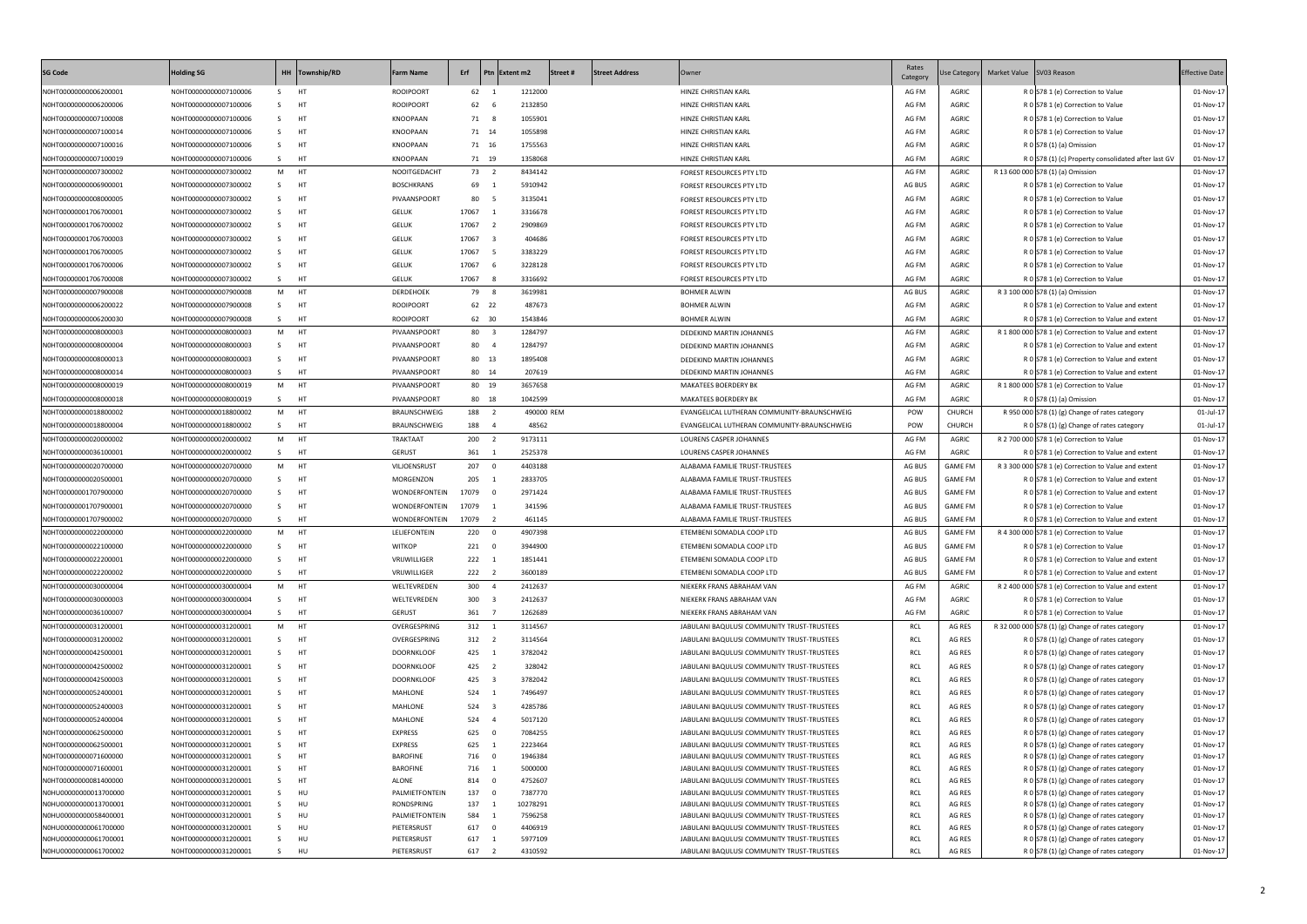| SG Code               | <b>Holding SG</b>     | HH Township/RD         | <b>Farm Name</b>     | Erf                             | Ptn Extent m2 | Street#<br><b>Street Address</b> | Owner                                               | Rates<br>Category | Jse Category | Market Value SV03 Reason |                                                      | <b>Effective Date</b> |
|-----------------------|-----------------------|------------------------|----------------------|---------------------------------|---------------|----------------------------------|-----------------------------------------------------|-------------------|--------------|--------------------------|------------------------------------------------------|-----------------------|
| N0HT00000000036100003 | N0HT00000000036100003 | M HT                   | <b>GERUST</b>        | 361 3                           | 2525378       |                                  | <b>GERUST BOERDERY PTY LTD</b>                      | AG FM             | <b>AGRIC</b> |                          | R 1 200 000 S78 1 (e) Correction to Value            | 01-Nov-17             |
| N0HT00000000030000009 | N0HT00000000036100003 | HT<br>S.               | WELTEVREDEN          | 300<br>- 9                      | 1221952       |                                  | <b>GERUST BOERDERY PTY LTD</b>                      | AG FM             | AGRIC        |                          | R 0 S78 1 (e) Correction to Value                    | 01-Nov-17             |
| N0HT00000000042200001 | N0HT00000000042200001 | M HT                   | NIEBUHRSHEIM         | 422 1                           | 4949066       |                                  | NIEBUHRSHEIM-TRUSTEES                               | AG FM             | <b>AGRIC</b> |                          | R 2 400 000 S78 1 (e) Correction to Value            | 01-Nov-17             |
| N0HT00000000003200011 | N0HT00000000042200001 | S —<br>UTRECHT RD      | TAMBOEKIESBULT       | 32 11                           | 2108397       |                                  | NIEBUHRSHEIM-TRUSTEES                               | AG FM             | AGRIC        |                          | R 0 S78 1 (e) Correction to Value and extent         | 01-Nov-17             |
| N0HT00000000057100009 | N0HT00000000057100009 | M HT                   | <b>BEDROG</b>        | 571 9                           | 3181795       |                                  | KWACHAKIDE COMMUNAL PROPERTY TRUST-TRUSTEES         | RCL               | AGRIC        |                          | R 4 300 000 S78 (1) (g) Change of rates category     | 01-Nov-17             |
| N0HT00000000057100007 | N0HT00000000057100009 | S —<br><b>HT</b>       | <b>BEDROG</b>        | 571 7                           | 1528003       |                                  | KWACHAKIDE COMMUNAL PROPERTY TRUST-TRUSTEES         | <b>RCL</b>        | AGRIC        |                          | R 0 S78 (1) (g) Change of rates category             | 01-Nov-17             |
| N0HT00000000057100008 | N0HT00000000057100009 | S —<br><b>HT</b>       | <b>BEDROG</b>        | 571 8                           | 2453402       |                                  | KWACHAKIDE COMMUNAL PROPERTY TRUST-TRUSTEES         | <b>RCL</b>        | AGRIC        |                          | R $0$ S78 (1) (g) Change of rates category           | 01-Nov-17             |
| N0HT00000000057100001 | N0HT00000000057100009 | S HT                   | <b>BEDROG</b>        | 571 1                           | 33100         |                                  | KWACHAKIDE COMMUNAL PROPERTY TRUST-TRUSTEES         | <b>RCL</b>        | ROAD         |                          | R $0$ S78 (1) (g) Change of rates category           | 01-Nov-17             |
| N0HT00000000057700002 | N0HT00000000057700002 | M HT                   | SPRINGFONTEIN        | 577 2                           | 5258919       |                                  | KOJAK BOERDERY CC                                   | AG FM             | <b>AGRIC</b> |                          | R 7 100 000 S78 1 (e) Correction to Value            | 01-Nov-17             |
| N0HT00000000021000005 | N0HT00000000057700002 | S —<br>HT              | <b>HOLKRANS</b>      | 210 5                           | 3957398       |                                  | KOJAK BOERDERY CC                                   | AG FM             | AGRIC        |                          | R 0 S78 1 (e) Correction to Value                    | 01-Nov-17             |
| N0HT00000000057700001 | N0HT00000000057700002 | S —<br>HT              | SPRINGFONTEIN        | 577 1                           | 4208319       |                                  | KOJAK BOERDERY CC                                   | AG FM             | AGRIC        |                          | R 0 S78 1 (e) Correction to Value                    | 01-Nov-17             |
| N0HT00000000057700004 | N0HT00000000057700002 | S —<br>HT              | SPRINGFONTEIN        | 577 4                           | 2332831       |                                  | KOJAK BOERDERY CC                                   | AG FM             | <b>AGRIC</b> |                          | R 0 S78 1 (e) Correction to Value                    | 01-Nov-17             |
| N0HT00000000057700005 | N0HT00000000057700002 | S<br>HT                | SPRINGFONTEIN        | 577 5                           | 1867078       |                                  | KOJAK BOERDERY CC                                   | AG FM             | AGRIC        |                          | R 0 S78 (1) (a) Omission                             | 01-Nov-17             |
| N0HT00000000068500003 | N0HT00000000068500003 | M HT                   | BATTLEFIELD          | 685 3                           | 148620        |                                  | HORST HELLBERG FAMILY TRUST-TRUSTEES                | AG FM             | AGRIC        |                          | R 1 700 000 S78 1 (e) Correction to Value            | 01-Nov-17             |
| N0HT00000000068500004 | N0HT00000000068500003 | S HT                   | BATTLEFIELD          | 685 4                           | 726300        |                                  | HORST HELLBERG FAMILY TRUST-TRUSTEES                | AG FM             | <b>AGRIC</b> |                          | R 0 S78 1 (e) Correction to Value and extent         | 01-Nov-17             |
| N0HT00000000069000000 | N0HT00000000069000000 | M HT                   | EERSTELING           | 690<br>$\overline{\phantom{0}}$ | 12087161      |                                  | HERIOT PROPERTIES NORTH PTY LTD                     | AG BUS            | <b>AGRIC</b> |                          | R 16 000 000 S78 1 (e) Correction to Value           | 01-Nov-17             |
| N0HT00000000001800002 | N0HT00000000069000000 | HT<br>S —              | <b>TOVERTON</b>      | 18 2                            | 1372745       |                                  | HERIOT PROPERTIES NORTH PTY LTD                     | AG BUS            | <b>AGRIC</b> |                          | R 0 S78 1 (e) Correction to Value and extent         | 01-Nov-17             |
| N0HT00000000002500000 | N0HT00000000069000000 | HT<br>S.               | PAARDEFONTEIN        | 25 0                            | 2708999       |                                  | HERIOT PROPERTIES NORTH PTY LTD                     | AG BUS            | AGRIC        |                          | R 0 S78 1 (e) Correction to Value                    | 01-Nov-17             |
| N0HT00000000021000002 | N0HT00000000069000000 | HT<br>S.               | <b>HOLKRANS</b>      | 210 2                           | 1978690       |                                  | HERIOT PROPERTIES NORTH PTY LTD                     | AG BUS            | AGRIC        |                          | R 0 S78 1 (e) Correction to Value                    | 01-Nov-17             |
| N0HT00000000021000003 | N0HT00000000069000000 | HT<br>S.               | <b>HOLKRANS</b>      | 210 3                           | 3957398       |                                  | HERIOT PROPERTIES NORTH PTY LTD                     | AG BUS            | AGRIC        |                          | R 0 S78 1 (e) Correction to Value                    | 01-Nov-17             |
| N0HT00000000021000006 | N0HT00000000069000000 | HT<br>S –              | <b>HOLKRANS</b>      | 210 6                           | 1978698       |                                  | HERIOT PROPERTIES NORTH PTY LTD                     | AG BUS            | AGRIC        |                          | R 0 S78 1 (e) Correction to Value                    | 01-Nov-17             |
| N0HT00000000069000001 | N0HT00000000069000000 | S –<br>HT              | EERSTELING           | 690<br>$\overline{\phantom{0}}$ | 4053554       |                                  | HERIOT PROPERTIES NORTH PTY LTD                     | AG BUS            | AGRIC        |                          | R 0 S78 1 (e) Correction to Value                    | 01-Nov-17             |
| N0HT00000000069000003 | N0HT00000000069000000 | S -<br>HT              | EERSTELING           | 690 3                           | 1599          |                                  | HERIOT PROPERTIES NORTH PTY LTD                     | AG BUS            | AGRIC        |                          | R 0 S78 1 (e) Correction to Value                    | 01-Nov-17             |
| N0HT00000000069000004 | N0HT00000000069000000 | S –<br>HT              | EERSTELING           | 690<br>- 4                      | 1974206       |                                  | HERIOT PROPERTIES NORTH PTY LTD                     | AG BUS            | <b>AGRIC</b> |                          | R 0 S78 1 (e) Correction to Value and extent         | 01-Nov-17             |
| N0HT00000000069000005 | N0HT00000000069000000 | S –<br>HT              | EERSTELING           | 690<br>5                        | 5448883       |                                  | HERIOT PROPERTIES NORTH PTY LTD                     | AG BUS            | <b>AGRIC</b> |                          | R 0 S78 1 (e) Correction to Value and extent         | 01-Nov-17             |
| N0HT00000000069000006 | N0HT00000000069000000 | S <sub>3</sub><br>HT   | EERSTELING           | 690<br>6                        | 579699        |                                  | HERIOT PROPERTIES NORTH PTY LTD                     | AG BUS            | <b>AGRIC</b> |                          | R 0 S78 1 (e) Correction to Value and extent         | 01-Nov-17             |
| N0HT00000001704500003 | N0HT00000000069000000 | S<br>HT                | WELGEVONDEN          | 17045 3                         | 3040689       |                                  | HERIOT PROPERTIES NORTH PTY LTD                     | AG BUS            | <b>AGRIC</b> |                          | R 0 S78 1 (e) Correction to Value and extent         | 01-Nov-17             |
| N0HT00000001705100000 | N0HT00000001705100000 | M HT                   | ALMANSDRIFT          | 17051 0                         | 1325019       |                                  | PINECONE FORESTRY (PTY) LTD                         | AG BUS            | <b>AGRIC</b> |                          | R 5 400 000 S78 1 (e) Correction to Value            | 01-Nov-17             |
| N0HT00000001705100001 | N0HT00000001705100000 | S HT                   | ALMANSDRIFT          | 17051 1                         | 1325019       |                                  | PINECONE FORESTRY (PTY) LTD                         | AG BUS            | <b>AGRIC</b> |                          | R 0 S78 1 (e) Correction to Value                    | 01-Nov-17             |
| N0HT00000001806100000 | N0HT00000001806100000 | M HT                   |                      | 18061 0                         | 428887        | <b>NATAL SPA</b>                 | NATAL SPA INV PTY LTD                               | <b>BUS</b>        | <b>HOTEL</b> |                          | R 21 000 000 S78 1 (e) Correction to Value           | 01-Jul-17             |
| N0HT00000000053300008 | N0HT00000001806100000 | S -<br>HT              | PIVAANSBAD           | 533 8                           | 141699        |                                  | NATAL SPA INV PTY LTD                               | AG FM             | <b>AGRIC</b> |                          | R 0 S78 (1) (a) Omission                             | 01-Nov-17             |
| N0HT00000000053300009 | N0HT00000001806100000 | S <sub>3</sub><br>HT   | PIVAANSBAD           | 533 9                           | 348476        |                                  | NATAL SPA INV PTY LTD                               | AG FM             | AGRIC        |                          | $R 0$ S78 (1) (a) Omission                           | 01-Nov-17             |
| N0HT02540000018900000 | N0HT02540000018900000 | PAULPIETERSBURG<br>M   |                      | 189 0                           | 2855          | 37 37 KERK STREET                | AMAKO PROPERTIES CC                                 | BUS               | SHOP         |                          | R 15 700 000 S78 (1) (d) New Development             | 01-Jul-17             |
| N0HT02540000018700000 | N0HT02540000018900000 | PAULPIETERSBURG<br>S.  |                      | 187 0                           | 3569          | 44 44 KRUGER STREET              | AMAKO PROPERTIES CC                                 | <b>BUS</b>        | SHOP         |                          | R $0 578(1)(d)$ New Development                      | $01 -$ Jul-17         |
| N0HT02540000018800000 | N0HT02540000018900000 | S.<br>PAULPIETERSBURG  |                      | 188<br>$\bigcap$                | 2855          | 35 35 KERK STREET                | AMAKO PROPERTIES CC                                 | <b>BUS</b>        | SHOP         |                          | R 0 S78 (1) (d) New Development                      | 01-Jul-17             |
| N0HT02540000019200000 | N0HT02540000018900000 | PAULPIETERSBURG<br>S.  |                      | 192 0                           | 2855          | 41 41 KERK STREET                | AMAKO PROPERTIES CC                                 | <b>BUS</b>        | SHOP         |                          | R 0 S78 (1) (d) New Development                      | 01-Jul-17             |
| N0HT02540000051800000 | N0HT02540000051800000 | PAULPIETERSBURG<br>M   |                      | 518 0                           | 202343        | PAULPIETERSBURG                  | PAULPIETERSBURG SR-CC                               | MUN               | AGRIC        |                          | R 1 000 000 S78 (1) (a) Omission                     | 01-Nov-17             |
| N0HT02540000051600000 | N0HT02540000051800000 | S.<br>PAULPIETERSBURG  |                      | 516 0                           | 157237        | PAULPIETERSBURG                  | PAULPIETERSBURG SR-CC                               | MUN               | AGRIC        |                          | R 0 S78 1 (e) Correction to Value                    | 01-Nov-17             |
| N0HT02540000051700000 | N0HT02540000051800000 | PAULPIETERSBURG<br>S.  |                      | 517 0                           | 148922        | PAULPIETERSBURG                  | PAULPIETERSBURG SR-CC                               | MUN               | AGRIC        |                          | R 0 S78 1 (e) Correction to Value                    | 01-Nov-17             |
| N0HT02540000051900000 | N0HT02540000051800000 | PAULPIETERSBURG<br>S.  |                      | 519 0                           | 242812        | PAULPIETERSBURG                  | PAULPIETERSBURG SR-CC                               | MUN               | AGRIC        |                          | R 0 S78 1 (e) Correction to Value                    | 01-Nov-17             |
| N0HT02540000052000000 | N0HT02540000051800000 | PAULPIETERSBURG<br>S.  |                      | 520 0                           | 242812        | PAULPIETERSBURG                  | PAULPIETERSBURG SR-CC                               | MUN               | AGRIC        |                          | R 0 S78 1 (e) Correction to Value                    | 01-Nov-17             |
| N0HT02540000052100000 | N0HT02540000052100000 | M PAULPIETERSBURG      |                      | 521 0                           | 283280        | PAULPIETERSBURG                  | NKOSI CABANGANI B-E; NKOSI MICHAEL BANGUYISE        | AG FM             | AGRIC        |                          | R 350 000 S78 (1) (a) Omission                       | 01-Nov-17             |
| N0HT02540000052200000 | N0HT02540000052100000 | PAULPIETERSBURG<br>S – |                      | 522 0                           | 281711        | PAULPIETERSBURG                  | NKOSI CABANGANI B-E; NKOSI MICHAEL BANGUYISE        | AG FM             | AGRIC        |                          | R 0 S78 (1) (a) Omission                             | 01-Nov-17             |
| N0HT00000000042900000 |                       | HT                     | <b>BELLA VISTA</b>   | 429 0                           | 5739595       |                                  | BEKEZELANI COMMUNAL PROPERTY ASSOC                  | AG FM             | AG RES       |                          | R 1 500 000 S78 1 (e) Correction to Value and extent | 01-Nov-17             |
| N0HU00000000022300000 |                       | HU                     | BETHANIE             | 223 0                           | 5853882       |                                  | NATIONAL GOVERNMENT OF THE REPUBLIC OF SOUTH AFRICA | SOP               | AG RES       |                          | R 2 000 000 S78 (1) (a) Omission                     | 01-Nov-17             |
| N0HU00000000023300000 |                       | HU                     | NAAUWKLOOF 3         | 233 0                           | 4948132       |                                  | NATIONAL GOVERNMENT OF THE REPUBLIC OF SOUTH AFRICA | SOP               | AG RES       |                          | R 1 400 000 S78 (1) (a) Omission                     | 01-Nov-17             |
| N0HU00000000024400000 |                       | HU                     | ZOETENDAL            | 244 0                           | 7348083       |                                  | NATIONAL GOVERNMENT OF THE REPUBLIC OF SOUTH AFRICA | SOP               | AG RES       |                          | R 2 900 000 S78 (1) (a) Omission                     | 01-Nov-17             |
| N0HU00000000024800000 |                       | HU                     | TAMBOEKIES           | 248 0                           | 5970039       |                                  | NATIONAL GOVERNMENT OF THE REPUBLIC OF SOUTH AFRICA | SOP               | AG RES       |                          | R 1 900 000 S78 (1) (a) Omission                     | 01-Nov-17             |
| N0HU00000000025300000 |                       | HU                     | <b>KROMELLENBOOG</b> | 253 0                           | 13578887      |                                  | NATIONAL GOVERNMENT OF THE REPUBLIC OF SOUTH AFRICA | SOP               | AG RES       |                          | R 4 000 000 S78 (1) (a) Omission                     | 01-Nov-17             |
| N0HU00000000025800000 |                       | HU                     | WONDERDRAAI          | 258 0                           | 13563184      |                                  | NATIONAL GOVERNMENT OF THE REPUBLIC OF SOUTH AFRICA | SOP               | AG RES       |                          | R 4 000 000 S78 (1) (a) Omission                     | 01-Nov-17             |
| N0HU00000000025900000 |                       | HU                     | IJZERMYN 259 HU      | 259 0                           | 9444693       |                                  | NATIONAL GOVERNMENT OF THE REPUBLIC OF SOUTH AFRICA | SOP               | AG RES       |                          | R 3 800 000 S78 (1) (a) Omission                     | 01-Nov-17             |
| N0HU00000000026300000 |                       | HU                     | <b>DOORNKOP</b>      | 26300                           | 7193341       |                                  | NATIONAL GOVERNMENT OF THE REPUBLIC OF SOUTH AFRICA | SOP               | AG RES       |                          | R 2 900 000 S78 (1) (a) Omission                     | 01-Nov-17             |
| N0HU00000001709900000 |                       | HU                     | LANGSPRUIT           | 17099 0                         | 4529625       |                                  | NATIONAL GOVERNMENT OF THE REPUBLIC OF SOUTH AFRICA | SOP               | AG RES       |                          | R 1 800 000 S78 (1) (a) Omission                     | 01-Nov-17             |
| N0HU00000001710000000 |                       | HU                     | <b>VERDRIET 2</b>    | 17100 0                         | 3079517       |                                  | NATIONAL GOVERNMENT OF THE REPUBLIC OF SOUTH AFRICA | SOP               | AG RES       |                          | R 1 200 000 S78 (1) (a) Omission                     | 01-Nov-17             |
| N0HU00000001710900000 |                       | HU                     | EERSTEFONTEIN        | 17109 0                         | 4728342       |                                  | NATIONAL GOVERNMENT OF THE REPUBLIC OF SOUTH AFRICA | SOP               | AG RES       |                          | R 1 900 000 S78 (1) (a) Omission                     | 01-Nov-17             |
| N0HU00000001711200001 |                       | HU                     | SCHURWERAND          | 17112 1                         | 6324585       |                                  | NATIONAL GOVERNMENT OF THE REPUBLIC OF SOUTH AFRICA | SOP               | AG RES       |                          | R 2 500 000 S78 (1) (a) Omission                     | 01-Nov-17             |
| N0HU00000001711200002 |                       | HU                     | SCHURWERAND          | 17112 2                         | 624840        |                                  | NATIONAL GOVERNMENT OF THE REPUBLIC OF SOUTH AFRICA | SOP               | AG RES       |                          | R 400 000 S78 (1) (a) Omission                       | 01-Nov-17             |
| N0HT00000000021800005 |                       | HT                     | SCHAAPKRAAL          | 218 5                           | 1123483       |                                  | PROVINCIAL GOVERNMENT OF KWAZULU-NATAL              | SOP               | AG RES       |                          | R 600 000 S78 (1) (a) Omission                       | 01-Nov-17             |
|                       |                       |                        |                      |                                 |               |                                  |                                                     |                   |              |                          |                                                      |                       |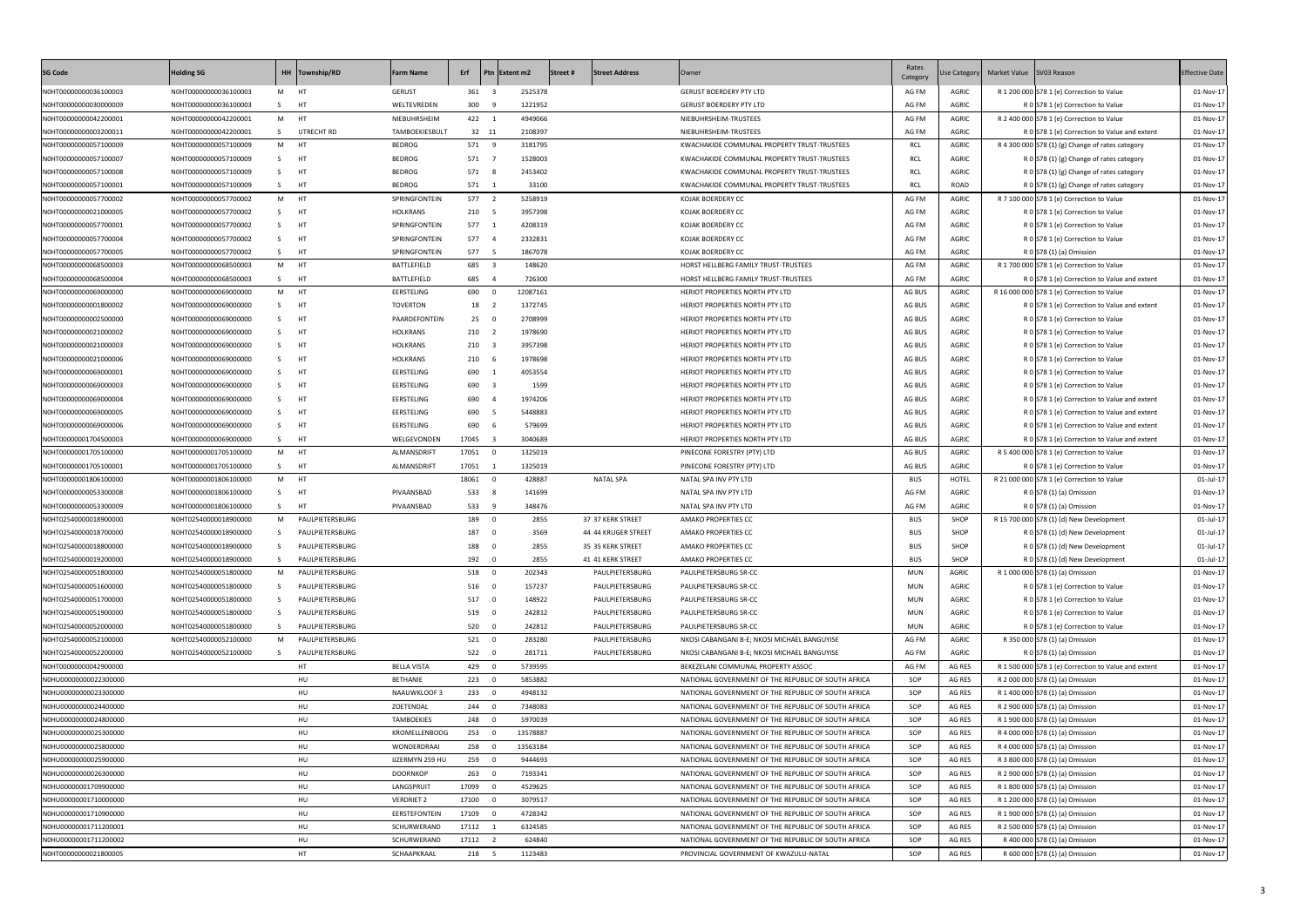| <b>SG Code</b>                                 | <b>Holding SG</b> | HH Township/RD | <b>Farm Name</b>       |                 | Erf Ptn Extent m2 | Street#   | <b>Street Address</b> | Owner                                          | Rates<br>Category | <b>Jse Category</b>   | Market Value SV03 Reason |                                                                                                          | <b>Effective Date</b>  |
|------------------------------------------------|-------------------|----------------|------------------------|-----------------|-------------------|-----------|-----------------------|------------------------------------------------|-------------------|-----------------------|--------------------------|----------------------------------------------------------------------------------------------------------|------------------------|
| N0HU00000000024200000                          |                   | HU             | RIVERSDALE             | 242 0           | 11262618          |           |                       | <b>RSA</b>                                     | SOP               | AG RES                |                          | R 3 400 000 S78 (1) (a) Omission                                                                         | 01-Nov-17              |
| N0HU00000000024300000                          |                   | HU             | VAALKOP                | 243 0           | 9027899           |           |                       | <b>RSA</b>                                     | SOP               | AG RES                |                          | R 3 600 000 S78 (1) (a) Omission                                                                         | 01-Nov-17              |
| N0HU00000000026100000                          |                   | HU             | <b>SCOTTS HILL</b>     | 261 0           | 9049848           |           |                       | <b>RSA</b>                                     | SOP               | AG RES                |                          | R 3 600 000 S78 (1) (a) Omission                                                                         | 01-Nov-17              |
| N0HU00000000026400001                          |                   | HU             | <b>DOORNHOEK</b>       | 264 1           | 856542            |           |                       | <b>RSA</b>                                     | SOP               | AG RES                |                          | R 500 000 S78 (1) (a) Omission                                                                           | 01-Nov-17              |
| N0HU00000000027400000                          |                   | HU             | MIELIEPLAAT            | 274 0           | 7956506           |           |                       | <b>RSA</b>                                     | SOP               | AG RES                |                          | R 3 200 000 S78 (1) (a) Omission                                                                         | 01-Nov-17              |
| N0HU00000000027600000                          |                   | HU             | <b>WATERLOO</b>        | 276 0           | 7926590           |           |                       | <b>RSA</b>                                     | SOP               | AG RES                |                          | R 3 200 000 S78 (1) (a) Omission                                                                         | 01-Nov-17              |
| N0HT00000001721000000                          |                   | HT.            | FRISCHGEWAAGD          | 17210 0         | 19410168          |           |                       | REGIONAL & LAND AFFAIRS                        | SOP               | AG RES                |                          | R 5 800 000 S78 (1) (a) Omission                                                                         | 01-Nov-17              |
| N0HU00000000024600000                          |                   | HU             | PIVAANSPOORT 2         | 246 0           | 5804092           |           |                       | REGIONAL & LAND AFFAIRS                        | SOP               | AG RES                |                          | R 2 300 000 S78 (1) (a) Omission                                                                         | 01-Nov-17              |
| N0HU00000000025200000                          |                   | HU             | BELEMMERD              | 252 0           | 7616063           |           |                       | REGIONAL & LAND AFFAIRS                        | SOP               | AG RES                |                          | R 3 000 000 S78 (1) (a) Omission                                                                         | 01-Nov-17              |
| N0HU00000000025500001                          |                   | HU             | BALMORAL               | 255 1           | 3238114           |           |                       | REGIONAL & LAND AFFAIRS                        | SOP               | AG RES                |                          | R 1 300 000 S78 (1) (a) Omission                                                                         | 01-Nov-17              |
| N0HU00000000026400000                          |                   | HU             | <b>DOORNHOEK</b>       | 264 0           | 4488462           |           |                       | REGIONAL & LAND AFFAIRS                        | SOP               | AG RES                |                          | R 1 800 000 S78 (1) (a) Omission                                                                         | 01-Nov-17              |
| N0HU00000001710200000                          |                   | HU             | WATERVAL               | 17102 0         | 5691255           |           |                       | REGIONAL & LAND AFFAIRS                        | SOP               | AG RES                |                          | R 2 300 000 S78 (1) (a) Omission                                                                         | 01-Nov-17              |
| N0HT00000000004200012                          |                   | HT.            | PAAPKUILVLY            | 42 12           | 143773            |           |                       | ASWEGEN EUGENE VAN                             | AG FM             | AGRIC                 |                          | R 170 000 S78 1 (e) Correction to Value and extent                                                       | 01-Nov-17              |
| N0HT00000000030000023                          |                   | HT.            | WELTEVREDEN            | 300 23          |                   | 42490     |                       | BEDROCK MINING SUPPORT PTY LTD                 | AG BUS            | AGRIC                 |                          | R 300 000 S78 1 (e) Correction to Value                                                                  | 01-Nov-17              |
| N0HT00000001709600000                          |                   | HT.            | <b>UITVLUGT</b>        | 17096 0         | 9000000           |           |                       | <b>BENEKE HUBERT ECKART</b>                    | AG FM             | AGRIC                 |                          | R 0 S78 (1) (c) Consolidated to Erf 17096. Remove                                                        | 01-Nov-17              |
| N0HT00000000003200010                          |                   | UTRECHT RD     | TAMBOEKIESBULT         | 32 10           | 462438            |           | from 6                | BH GEVERS FARMING CC                           | AG FM             | AGRIC                 |                          | R 500 000 S78 1 (e) Correction to Value                                                                  | 01-Nov-17              |
| N0HU00000000024200001                          |                   | HU             | RIVERSDALE             | 242 1           | 558081            |           |                       | <b>BOHMER GUSTAV FRIEDRICH</b>                 | AG FM             | AGRIC                 |                          | R 600 000 S78 (1) (a) Omission                                                                           | 01-Nov-17              |
| N0HT00000000003200015                          |                   | HT             | TAMBOEKIESBULT         | 32 15           | 1803609           |           |                       | <b>BOHMER ROLF MICHAEL</b>                     | AG FM             | AGRIC                 |                          | R 700 000 S78 1 (e) Correction to Value and extent                                                       | 01-Nov-17              |
| N0HT00000001704500000                          |                   | HT             | WELGEVONDEN            | 17045 0         | 3022081           |           |                       | <b>CJS TRAKTAAT TRUST</b>                      | AG FM             | AGRIC                 |                          | R 1 200 000 S78 1 (e) Correction to Value                                                                | 01-Nov-17              |
| N0HT00000000007100004                          |                   | HT             | KNOOPAAN               | 71 4            | 4562413           |           |                       | DULINI PLANTATIONS CC                          | AG FM             | AGRIC                 |                          | R 2 200 000 S78 (1) (a) Omission                                                                         | 01-Nov-17              |
| N0HT00000001706700009                          |                   | HT.            | <b>GELUK</b>           | 17067 9         |                   | 42909     |                       | ELCSA PROPERTY MANAGEMENT CO                   | AG BUS            | AGRIC                 |                          | R 400 000 S78 (1) (a) Omission                                                                           | 01-Nov-17              |
| N0HT00000000003200008                          |                   | UTRECHT RD     | TAMBOEKIESBULT         | 32 8            | 3895042           |           |                       | ENGELBRECHT ERWIN ARNO                         | AG FM             | AGRIC                 |                          | R 2 100 000 S78 (1) (a) Omission                                                                         | 01-Nov-17              |
| N0HT00000000007900002                          |                   | HT             | <b>BEDROG</b>          | 79 2            | 4046860           |           |                       | <b>ENGELBRECHT HUBERT EDWIN</b>                | AG BUS            | <b>AGRIC</b>          |                          | R 0 S78 (1) (c) Consolidated to Portion 7. Remove fr                                                     | 01-Nov-17              |
| N0HT00000000007900003                          |                   | HT             | <b>BEDROG</b>          | 79 3            | 4046860           |           |                       | <b>ENGELBRECHT HUBERT EDWIN</b>                | AG BUS            | <b>AGRIC</b>          |                          | R 0 S78 (1) (c) Consolidated to Portion 7. Remove fr                                                     | 01-Nov-17              |
| N0HT00000000007900007                          |                   | HT             | <b>BEDROG</b>          | 79 7            | 4473739           |           |                       | ENGELBRECHT HUBERT EDWIN                       | AG BUS            | AGRIC                 |                          | R 2 100 000 S78 (1) (c) Consolidated from Ptn 2 & 3. Remove                                              | 01-Nov-17              |
| N0HT00000000019600002                          |                   | HT             | SCHEEPERSRUST          | 196 2           | 514785            |           |                       | FELS RETREAT CC                                | AG FM             | <b>AGRIC</b>          |                          | R 800 000 S78 1 (e) Correction to Value                                                                  | 01-Jul-17              |
| N0HT00000000008000015                          |                   | HT             | PIVAANSPOORT           | 80 15           |                   | 4353      |                       | FERREIRA MARTHINUS JACOBUS                     | AG FM             | <b>AGRIC</b>          |                          | R 60 000 S78 1 (e) Correction to Value                                                                   | 01-Nov-17              |
| N0HT00000000030000014                          |                   | HT             | WELTEVREDEN            | 300 14          |                   | 8094      |                       | FURTER FREDERIK JOSEPHUS JOHANNES              | AG FM             | <b>AGRIC</b>          |                          | R 0 S79 Unregistered. Remove from Roll                                                                   | 01-Nov-17              |
| N0HT00000000003200014                          |                   | UTRECHT RD     | TAMBOEKIESBULT         | 32 14           | 676093            |           |                       | GEVERS KARL BODO HERMAN                        | AG FM             | AGRIC                 |                          | R 270 000 S78 1 (e) Correction to Value and extent                                                       | 01-Nov-17              |
| N0HT00000000007100011                          |                   | HT             | KNOOPAAN               | 71 11           | 856528            |           |                       | HINZE CHRISTIAN KARL                           | AG FM             | <b>AGRIC</b>          |                          | R 0 S78 (1) (c) Consolidated to Ptn 19. Remove from                                                      | 01-Nov-17              |
| N0HT00000000007100007                          |                   | HT             | KNOOPAAN               | 71 7            | 1170276           |           |                       | HINZE FAMILIE TRUST-TRUSTEES                   | AG FM             | AGRIC                 |                          | R 570 000 S78 1 (e) Correction to Value and extent                                                       | 01-Nov-17              |
| N0HT00000000069000002                          |                   | HT             | <b>BOSCHKRANS</b>      | 690 2           | 5139208           |           |                       | HINZE HEINRICH HAGEN                           | AG FM             | AGRIC                 |                          | R 4 600 000 S78 (1) (a) Omission                                                                         | 01-Nov-17              |
| N0HT00000001709600003                          |                   | HT             | <b>UITVLUGT</b>        | 17096 3         | 11214951          |           |                       | HUBERT BENEKE FAMILIE TRUST-TRUSTEES           | AG FM             | AGRIC                 |                          | R 2 000 000 S78 (1) (c) Consolidated from Rem & Ptn 2 Erf 1                                              | 01-Nov-17              |
| N0HT00000000057700003                          |                   | HT             | SPRINGFONTEIN          | 577 3           | 1618740           |           |                       | KLINGENBERG GERHARD WALTER                     | AG FM             | AGRIC                 |                          | R 2 500 000 S78 1 (e) Correction to Value                                                                | 01-Nov-17              |
| N0HT00000000019100020                          |                   | HT             | KOUBAD                 | 191 20          |                   | 128       |                       | LATEGAN LEONORA MARIE                          | AG FM             | <b>AGRIC</b>          |                          | R 0 S78 (1) (c) Consolidation to Erf 18061. Remove                                                       | 01-Nov-17              |
| N0HT00000000004000001                          |                   | HT.            | SCHUILHOEK             | 40 1            | 353321            |           |                       | LENS MARTHA MARY MAGDALENA                     | AG FM             | AGRIC                 |                          | R 380 000 S78 1 (e) Correction to Value and extent                                                       | 01-Nov-17              |
| N0HT00000000004400001                          |                   | HT             | <b>WACHTEENBIETJES</b> | 44 1            | 1831714           |           |                       | LUNEBURG FARM TRUST-TRUSTEES                   | AG FM             | <b>AGRIC</b>          |                          | R 1 500 000 S78 1 (e) Correction to Value and extent                                                     | 01-Nov-17              |
| N0HT00000000003200013                          |                   | HT             | TAMBOEKIESBULT         | 32 13           | 825558            |           |                       | MASHESHA TRUST-TRUSTEES                        | AG FM             | AGRIC                 |                          | R 900 000 S78 1 (e) Correction to Value                                                                  | 01-Nov-17              |
| N0HU00000000024200002                          |                   | HU             | RIVERSDALE             | 242 2           | 555504            |           |                       | MEULKE JOHANNA IDA                             | AG FM             | <b>AGRIC</b>          |                          | R 600 000 S78 (1) (a) Omission                                                                           | 01-Nov-17              |
| N0HT00000000019100001                          |                   | HT             | KOUBAD                 | 191 1           |                   | 589       |                       | NATAL SPA INV PTY LTD                          | AG FM             | AGRIC                 |                          | R 0 S78 (1) (c) Consolidation to Erf 18061. Remove                                                       | 01-Nov-17              |
| N0HT00000000019100003                          |                   | HT.            | KOUBAD                 | 191 3           |                   | 171       |                       | NATAL SPA INV PTY LTD                          | AG FM             | <b>AGRIC</b>          |                          | R 0 S78 (1) (c) Consolidation to Erf 18061. Remove                                                       | 01-Nov-17              |
| N0HT00000000019100004                          |                   | HT             | KOUBAD                 | 191 4           |                   | 291       |                       | NATAL SPA INV PTY LTD                          | AG FM             | AGRIC                 |                          | R 0 S78 (1) (c) Consolidation to Erf 18061. Remove                                                       | 01-Nov-17              |
| N0HT00000000019100005                          |                   | HT.            | KOUBAD                 | 191 5           |                   | 128       |                       | NATAL SPA INV PTY LTD                          | AG FM             | <b>AGRIC</b>          |                          | R 0 S78 (1) (c) Consolidation to Erf 18061. Remove                                                       | 01-Nov-17              |
| N0HT00000000019100007                          |                   | HT.            | KOUBAD                 | 191 7           |                   | 128       |                       | NATAL SPA INV PTY LTD                          | AG FM             | AGRIC                 |                          | R 0 S78 (1) (c) Consolidation to Erf 18061. Remove                                                       | 01-Nov-17              |
| N0HT00000000019100008                          |                   | HT<br>HT.      | KOUBAD<br>KOUBAD       | 191 8           |                   | 128       |                       | NATAL SPA INV PTY LTD<br>NATAL SPA INV PTY LTD | AG FM<br>AG FM    | <b>AGRIC</b><br>AGRIC |                          | R 0 S78 (1) (c) Consolidation to Erf 18061. Remove                                                       | 01-Nov-17              |
| N0HT00000000019100009<br>N0HT00000000019100010 |                   | HT             | KOUBAD                 | 191 9<br>191 10 |                   | 221<br>86 |                       | NATAL SPA INV PTY LTD                          | AG FM             | AGRIC                 |                          | R 0 S78 (1) (c) Consolidation to Erf 18061. Remove                                                       | 01-Nov-17<br>01-Nov-17 |
| N0HT00000000019100012                          |                   | HT.            | KOUBAD                 | 191 12          |                   | 128       |                       | NATAL SPA INV PTY LTD                          | AG FM             | AGRIC                 |                          | R 0 S78 (1) (c) Consolidation to Erf 18061. Remove<br>R 0 S78 (1) (c) Consolidation to Erf 18061. Remove | 01-Nov-17              |
| N0HT00000000019100013                          |                   | HT.            | KOUBAD                 | 191 13          |                   | 128       |                       | NATAL SPA INV PTY LTD                          | AG FM             | AGRIC                 |                          | R 0 S78 (1) (c) Consolidation to Erf 18061. Remove                                                       | 01-Nov-17              |
| N0HT00000000019100014                          |                   | HT             | KOUBAD                 | 191 14          |                   | 128       |                       | NATAL SPA INV PTY LTD                          | AG FM             | AGRIC                 |                          | R 0 S78 (1) (c) Consolidation to Erf 18061. Remove                                                       | 01-Nov-17              |
| N0HT00000000019100015                          |                   | HT             | KOUBAD                 | 191 15          |                   | 128       |                       | NATAL SPA INV PTY LTD                          | AG FM             | AGRIC                 |                          | R 0 S78 (1) (c) Consolidation to Erf 18061. Remove                                                       | 01-Nov-17              |
| N0HT00000000019100016                          |                   | HT             | KOUBAD                 | 191 16          |                   | 128       |                       | NATAL SPA INV PTY LTD                          | AG FM             | AGRIC                 |                          | R 0 S78 (1) (c) Consolidation to Erf 18061. Remove                                                       | 01-Nov-17              |
| N0HT00000000019100017                          |                   | HT             | KOUBAD                 | 191 17          |                   | 128       |                       | NATAL SPA INV PTY LTD                          | AG FM             | AGRIC                 |                          | R 0 S78 (1) (c) Consolidation to Erf 18061. Remove                                                       | 01-Nov-17              |
| N0HT00000000019100018                          |                   | HT             | KOUBAD                 | 191 18          |                   | 128       |                       | NATAL SPA INV PTY LTD                          | AG FM             | <b>AGRIC</b>          |                          | R 0 S78 (1) (c) Consolidation to Erf 18061. Remove                                                       | 01-Nov-17              |
| N0HT00000000019100019                          |                   | HT             | KOUBAD                 | 191 19          |                   | 128       |                       | NATAL SPA INV PTY LTD                          | AG FM             | AGRIC                 |                          | R 0 S78 (1) (c) Consolidation to Erf 18061. Remove                                                       | 01-Nov-17              |
| N0HT00000000019100021                          |                   | HT             | KOUBAD                 | 191 21          |                   | 128       |                       | NATAL SPA INV PTY LTD                          | AG FM             | AGRIC                 |                          | R 0 S78 (1) (c) Consolidation to Erf 18061. Remove                                                       | 01-Nov-17              |
| N0HT00000000019100022                          |                   | HT             | KOUBAD                 | 191 22          |                   | 128       |                       | NATAL SPA INV PTY LTD                          | AG FM             | AGRIC                 |                          | R 0 S78 (1) (c) Consolidation to Erf 18061. Remove                                                       | 01-Nov-17              |
| N0HT00000000019100023                          |                   | HT             | KOUBAD                 | 191 23          |                   | 128       |                       | NATAL SPA INV PTY LTD                          | AG FM             | AGRIC                 |                          | R 0 S78 (1) (c) Consolidation to Erf 18061. Remove                                                       | 01-Nov-17              |
|                                                |                   |                |                        |                 |                   |           |                       |                                                |                   |                       |                          |                                                                                                          |                        |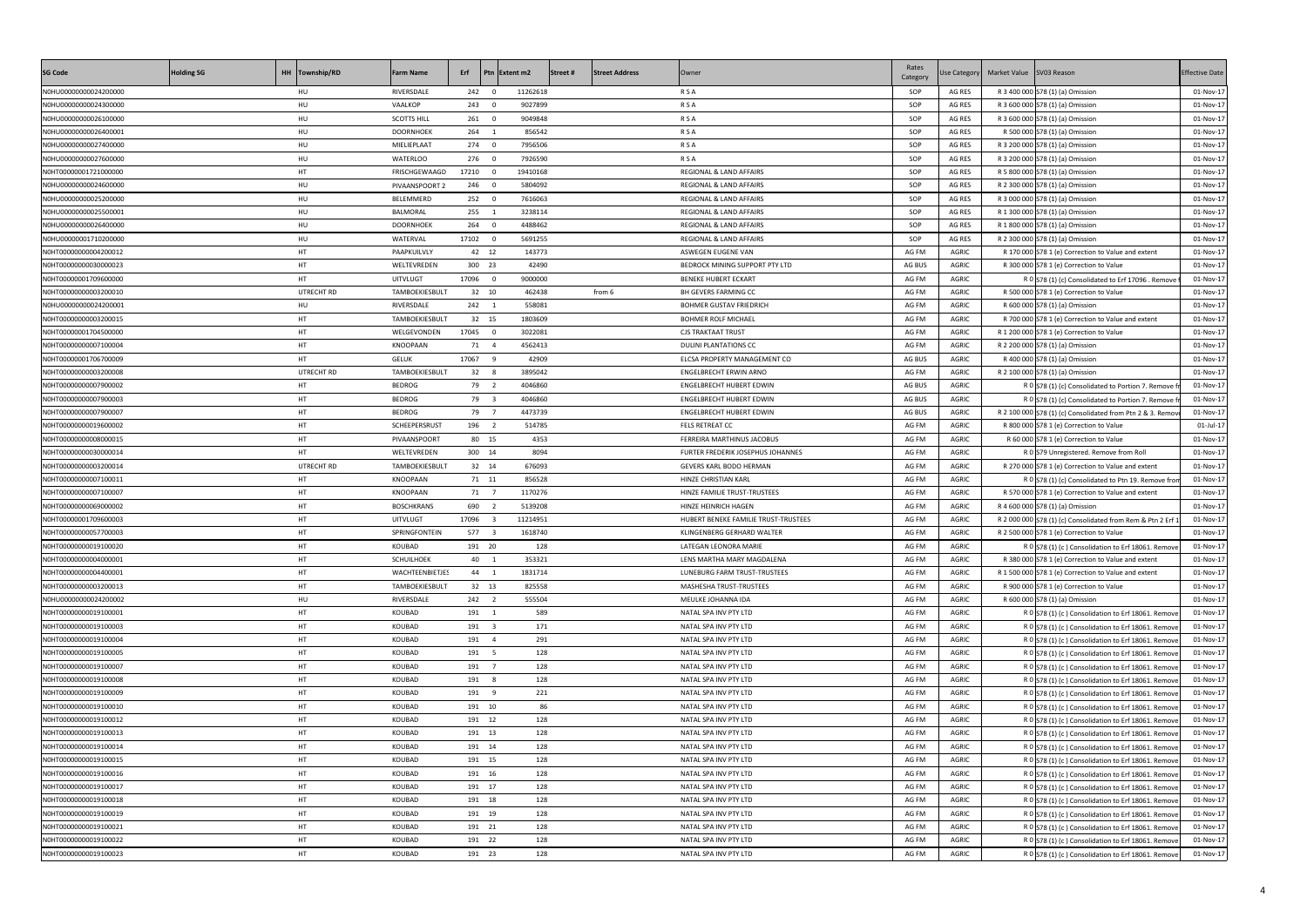| <b>SG Code</b>             | <b>Holding SG</b> | HH Township/RD         | <b>Farm Name</b> |         | Erf Ptn Extent m2 | Street # | <b>Street Address</b>                    | Owner                                               | Rates<br>Category | <b>Jse Category</b> | Market Value SV03 Reason |                                                      | <b>Effective Date</b> |
|----------------------------|-------------------|------------------------|------------------|---------|-------------------|----------|------------------------------------------|-----------------------------------------------------|-------------------|---------------------|--------------------------|------------------------------------------------------|-----------------------|
| N0HT00000000019100024      |                   | HT                     | KOUBAD           | 191 24  |                   | 128      |                                          | NATAL SPA INV PTY LTD                               | AG FM             | AGRIC               |                          | R 0 S78 (1) (c) Consolidation to Erf 18061. Remove   | 01-Nov-17             |
| N0HT00000000019100025      |                   | HT                     | KOUBAD           | 191 25  |                   | 128      |                                          | NATAL SPA INV PTY LTD                               | AG FM             | AGRIC               |                          | R 0 S78 (1) (c) Consolidation to Erf 18061. Remove   | 01-Nov-17             |
| N0HT00000000019100026      |                   | HT                     | KOUBAD           | 191 26  |                   | 128      |                                          | NATAL SPA INV PTY LTD                               | AG FM             | AGRIC               |                          | R 0 S78 (1) (c) Consolidation to Erf 18061. Remove   | 01-Nov-17             |
| N0HT00000000019100027      |                   | HT.                    | KOUBAD           | 191 27  |                   | 257      |                                          | NATAL SPA INV PTY LTD                               | AG FM             | AGRIC               |                          | R 0 S78 (1) (c) Consolidation to Erf 18061. Remove   | 01-Nov-17             |
| N0HT00000000019100028      |                   | HT.                    | KOUBAD           | 191 28  |                   | 128      |                                          | NATAL SPA INV PTY LTD                               | AG FM             | AGRIC               |                          | R 0 S78 (1) (c) Consolidation to Erf 18061. Remove   | 01-Nov-17             |
| N0HT00000000019100029      |                   | HT                     | KOUBAD           | 191 29  |                   | 128      |                                          | NATAL SPA INV PTY LTD                               | AG FM             | AGRIC               |                          | R 0 S78 (1) (c) Consolidation to Erf 18061. Remove   | 01-Nov-17             |
| N0HT00000000019100030      |                   | HT                     | KOUBAD           | 191 30  |                   | 128      |                                          | NATAL SPA INV PTY LTD                               | AG FM             | AGRIC               |                          | R 0 S78 (1) (c) Consolidation to Erf 18061. Remove   | 01-Nov-17             |
| N0HT00000000019100031      |                   | HT.                    | KOUBAD           | 191 31  |                   | 464      |                                          | NATAL SPA INV PTY LTD                               | AG FM             | AGRIC               |                          | R 0 S78 (1) (c) Consolidation to Erf 18061. Remove   | 01-Nov-17             |
| N0HT00000000019100033      |                   | HT.                    | KOUBAD           | 191 33  |                   | 357      |                                          | NATAL SPA INV PTY LTD                               | AG FM             | AGRIC               |                          | R 0 S78 (1) (c) Consolidation to Erf 18061. Remove   | 01-Nov-17             |
| N0HT00000000019100034      |                   | HT                     | KOUBAD           | 191 34  |                   | 253      |                                          | NATAL SPA INV PTY LTD                               | AG FM             | AGRIC               |                          | R 0 S78 (1) (c) Consolidation to Erf 18061. Remove   | 01-Nov-17             |
| N0HT00000000019100035      |                   | HT.                    | KOUBAD           | 191 35  |                   | 101      |                                          | NATAL SPA INV PTY LTD                               | AG FM             | AGRIC               |                          | R 0 S78 (1) (c) Consolidation to Erf 18061. Remove   | 01-Nov-17             |
| N0HT00000000019100036      |                   | HT                     | KOUBAD           | 191 36  |                   | 128      |                                          | NATAL SPA INV PTY LTD                               | AG FM             | AGRIC               |                          | R 0 S78 (1) (c) Consolidation to Erf 18061. Remove   | 01-Nov-17             |
| N0HT00000000019100037      |                   | HT                     | KOUBAD           | 191 37  |                   | 128      |                                          | NATAL SPA INV PTY LTD                               | AG FM             | AGRIC               |                          | R 0 S78 (1) (c) Consolidation to Erf 18061. Remove   | 01-Nov-17             |
| N0HT00000000019100040      |                   | HT.                    | KOUBAD           | 191 40  |                   | 1422     |                                          | NATAL SPA INV PTY LTD                               | AG FM             | AGRIC               |                          | R 0 S78 (1) (c) Consolidation to Erf 18061. Remove   | 01-Nov-17             |
| N0HT00000000020000004      |                   | HT.                    | TRAKTAAT         | 200 4   | 7055910           |          |                                          | NATIONAL GOVERNMENT OF THE REPUBLIC OF SOUTH AFRICA | SOP               | AGRIC               |                          | R 3 500 000 $ 578$ (1) (g) Change of rates category  | 01-Nov-17             |
| N0HT00000000020000005      |                   | HT                     | TRAKTAAT         | 200 5   | 2117201           |          |                                          | NATIONAL GOVERNMENT OF THE REPUBLIC OF SOUTH AFRICA | SOP               | <b>AGRIC</b>        |                          | R 2 000 000 S78 (1) (g) Change of rates category     | 01-Nov-17             |
| N0HT00000000020000007      |                   | HT.                    | TRAKTAAT         | 200 7   | 4104861           |          |                                          | NATIONAL GOVERNMENT OF THE REPUBLIC OF SOUTH AFRICA | SOP               | AGRIC               |                          | R 2 800 000 S78 (1) (g) Change of rates category     | 01-Nov-17             |
| N0HT00000000036100004      |                   | HT                     | <b>GERUST</b>    | 361 4   | 2525378           |          |                                          | NHLEBELA SIMON DAVID                                | AG FM             | AGRIC               |                          | R 800 000 S78 1 (e) Correction to Value and extent   | 01-Nov-17             |
| N0HT00000000001800001      |                   | HT                     | TOVERTON         | 18 1    | 1004860           |          |                                          | PAULPIETERSBURG SR-CC                               | MUN               | AGRIC               |                          | R 700 000 S78 1 (e) Correction to Value and extent   | 01-Nov-17             |
| N0HT00000001708500000      |                   | HT                     | NAAUWKLOOF 1     | 17085 0 | 5160255           |          |                                          | REGIONAL & LAND AFFAIRS                             | SOP               | AGRIC               |                          | R 2 100 000 S78 (1) (a) Omission                     | 01-Nov-17             |
| N0HT00000000007100012      |                   | HT                     | KNOOPAAN         | 71 12   |                   | 856513   |                                          | REPLACED                                            | AG FM             | AGRIC               |                          |                                                      | 01-Nov-17             |
| N0HT00000000004400000      |                   | HT                     | WACHTEENBIETJES  | 44 0    | 1768023           |          |                                          | ROHRS DIETER OTTO                                   | AG FM             | AGRIC               |                          | R 0 S78 (1) (c) Consolidated to Ptn 19. Remove from  |                       |
|                            |                   | HT                     |                  | 17045 1 |                   |          |                                          |                                                     |                   | <b>AGRIC</b>        |                          | R 800 000 S78 1 (e) Correction to Value and extent   | 01-Nov-17             |
| N0HT00000001704500001      |                   |                        |                  |         |                   | 121193   |                                          | ROMAN CATHOLIC MISSION                              | AG FM             |                     |                          | R 240 000 S78 (1) (a) Omission                       | 01-Nov-17             |
| N0HT00000000021800000      |                   | HT                     | SCHAAPKRAAL      | 218 0   |                   | 390000   |                                          | ROOYEN JUDITH MARGARETHA VAN                        | AG FM             | AGRIC               |                          | R 350 000 S78 (1) (a) Omission                       | 01-Nov-17             |
| N0HT00000000001400001      |                   | HT                     | VADERLAND        | 14 1    | 2003933           |          |                                          | SCHUTTE REINHARD GUSTAV                             | AG FM             | <b>AGRIC</b>        |                          | R 900 000 S78 1 (e) Correction to Value and extent   | 01-Nov-17             |
| N0HT00000000002400005      |                   | HT                     | SCHIKHOEK        | 24 5    | 5127979           |          |                                          | THIELE KURT WILHELM                                 | AG FM             | AGRIC               |                          | R 1 800 000 S78 1 (e) Correction to Value and extent | 01-Nov-17             |
| N0HT00000000043300000      |                   | HT                     | RIVIERPLAAS      | 433 0   | 8002179           |          |                                          | THJ INVEST PROPRIETARY LIMITED                      | AG FM             | AGRIC               |                          | R 2 800 000 S78 1 (e) Correction to Value and extent | 01-Nov-17             |
| N0HT00000000069100008      |                   | HT                     | KAMBULADRAAI     | 691 8   | 1705509           |          |                                          | WOOD BASKET PTY LTD                                 | AG FM             | AGRIC               |                          | R 800 000 S78 1 (e) Correction to Value and extent   | 01-Nov-17             |
| N0HT00000000053300010      |                   | HT                     | PIVAANSBAD       | 533 10  |                   | 11196    |                                          | ZULULAND DIOCESAN TRUSTS' BOARD-TRUSTEES            | AG FM             | AGRIC               |                          | R 110 000 S78 (1) (a) Omission                       | 01-Nov-17             |
| N0HT02540000025300003      |                   | PAULPIETERSBURG        |                  | 253 3   |                   | 294      | <b>KRUGER STREET</b>                     | UNION SQUARE PROPERTIES 95 EDMS BPK                 | <b>BUS</b>        | BANK                |                          | R 0 S78 (1) (c) Consolidated to Erf 640. Remove from | 01-Jul-17             |
| N0HT02540000026200000      |                   | PAULPIETERSBURG        |                  | 262 0   |                   | 2855     | <b>MARKET STREET</b>                     | LIVING FAITH FELLOWSHIP-TRUSTEES                    | POW               | CHURCH              |                          | R 0 S78 (1) (c) Consolidated to 1602. Remove from    | 01-Jul-17             |
| N0HT02540000026300000      |                   | PAULPIETERSBURG        |                  | 263 0   |                   | 1134     | JOUBERT STREET                           | LIVING FAITH FELLOWSHIP-TRUSTEES                    | POW               | <b>CHURCH</b>       |                          | R 0 S78 (1) (c) Consolidated. Remove from Roll       | 01-Jul-17             |
| N0HT02540000028900000      |                   | PAULPIETERSBURG        |                  | 289 0   |                   | 2855     | 11 11 MARKET STREET                      | BOPHELA NTOMBIZODWA ELIZABETH                       | <b>RES</b>        | DW                  |                          | R 800 000 S78 (1) (d) Additions and Upgrades         | 01-Nov-17             |
| N0HT02540000010100000      |                   | PAULPIETERSBURG        |                  | 101 0   |                   | 2855     | 29 29 MAARSCHALK STREET                  | BTNM ENGINEERS (PTY) LTD                            | <b>RES</b>        | DW                  |                          | R 1 100 000 S78 (1) (d) New Development              | 01-Jul-17             |
| N0HT02540000043100001      |                   | PAULPIETERSBURG        |                  | 431 1   |                   | 1427     | 31 31 WOLMARANS STREET                   | BUTHELEZI DUMISANI DUNCAN                           | <b>RES</b>        | DW                  |                          | R 850 000 S78 (1) (d) Additions and Upgrades         | 01-Nov-17             |
| N0HT02540000001600000      |                   | PAULPIETERSBURG        |                  | 16 0    |                   | 2855     | 15 15 SUID STREET                        | MASEKO THANDI MAVIS                                 | <b>RES</b>        | DW                  |                          | R 800 000 S78 (1) (d) Additions and Upgrades         | 01-Jul-17             |
| N0HT02540000046000000      |                   | PAULPIETERSBURG        |                  | 460 0   |                   | 2855     | 8 8 NOORD STREET                         | MLABA JENET NONHLANHLA                              | RES               | DW                  |                          | R 750 000 S78 (1) (d) New Dwelling                   | 01-Nov-17             |
| N0HT02540000029300000      |                   | PAULPIETERSBURG        |                  | 293 0   |                   | 2855     | 15 15 MARKET STREET                      | MNGOMEZULU DUMISILE JANE                            | RES               | DW                  |                          | R 900 000 S78 (1) (d) Additions and Upgrades         | 01-Nov-17             |
| N0HT02540000045600000      |                   | PAULPIETERSBURG        |                  | 456 0   |                   | 2855     | NOORD STREET                             | NDWANDWE THABILE BELLINA                            | <b>RES</b>        | DW                  |                          | R 670 000 S78 (1) (d) New Dwelling                   | 01-Nov-17             |
| N0HT02540000040200000      |                   | PAULPIETERSBURG        |                  | 402 0   |                   | 2855     | 7 7 WOLMARANS STREET                     | NYEMBE THEMBANI LIPHIET                             | RES               | DW                  |                          | R 900 000 S78 (1) (d) New Dwelling                   | 01-Nov-17             |
| N0HT02540000048600000      |                   | PAULPIETERSBURG        |                  | 486 0   |                   | 2855     | 31 31 MAUCH STREET                       | PAUL HUGO WERNER                                    | <b>RES</b>        | DW                  |                          | R 1 100 000 S78 (1) (d) Additions and Upgrades       | 01-Nov-17             |
| N0HT02540000001800000      |                   | PAULPIETERSBURG        |                  | 18 0    |                   | 2855     | 18 18 MAARSCHALK STREET R S A            |                                                     | SOP               | <b>DW</b>           |                          | R 1 800 000 S78 (1) (g) Change of rates category     | 01-Nov-17             |
| N0HT02540000039800000      |                   | PAULPIETERSBURG        |                  | 398 0   |                   | 2855     | 3 3 WOLMARANS STREET                     | SHABALALA THAMSANQA WELCOME                         | RES               | DW                  |                          | R 1 100 000 S78 (1) (d) New Dwelling                 | 01-Nov-17             |
| N0HT02540000039900000      |                   | PAULPIETERSBURG        |                  | 399 0   |                   | 2855     | 5 5 WOLMARANS STREET                     | <b>SHANDU BOY LIBOIS</b>                            | RES               | DW                  |                          | R 900 000 S78 (1) (d) New Dwelling                   | 01-Nov-17             |
| N0HT02540000045700000      |                   | PAULPIETERSBURG        |                  | 457 0   |                   | 2855     | 6 6 NOORD STREET                         | STIPP JOHANNES EDWARD                               | RES               | DW                  |                          | R 850 000 S78 (1) (d) New Dwelling                   | 01-Nov-17             |
| N0HT02540000053800005      |                   | PAULPIETERSBURG EXT 01 |                  | 538 5   |                   | 3922     | JACARANDA CRESCENT                       | <b>G N G PINE PRODUCTS CC</b>                       | IND               | <b>FACTORY</b>      |                          | R 6 500 000 S78 1 (e) Correction to Value            | 01-Nov-17             |
| N0HT0000000000250000400001 |                   | HT.                    | PAARDEFONTEIN    | 25 4    | 3048424           |          |                                          | VALAQUA PROPRIETARY LIMITED                         | <b>BUS</b>        | <b>FACTORY</b>      |                          | R 30 000 000 S78 (1) (a) Omission                    | 01-Nov-17             |
| N0HT02540000012500000      |                   | PAULPIETERSBURG        |                  | 125 0   |                   | 2855     | 51 51 MAARSCHALK STREET                  | DEDEKIND MARTIN JOHANNES                            | <b>RES</b>        | <b>FLATS</b>        |                          | R 1 200 000 S78 1 (e) Correction to Value            | 01-Nov-17             |
| N0HT02540000029800000      |                   | PAULPIETERSBURG        |                  | 298 0   |                   | 2855     | 18 18 SMIT STREET                        | DUMISA DIVINE NOMUSA                                | <b>RES</b>        | <b>FLATS</b>        |                          | R 2 500 000 S78 (1) (d) New Development              | 01-Nov-17             |
| N0HT02540000048900000      |                   | PAULPIETERSBURG        |                  | 489 0   |                   | 2855     | 36 36 NOORD STREET                       | MAYABA LOUIS                                        | <b>RES</b>        | <b>FLATS</b>        |                          | R 3 000 000 S78 (1) (d) New Development              | 01-Sep-17             |
| N0HT02540000016900000      |                   | PAULPIETERSBURG        |                  | 169 0   |                   | 2855     | PRESIDENT STREET                         | NKOSI EMANUEL THEMBINKOSI                           | <b>RES</b>        | <b>FLATS</b>        |                          | R 3 500 000 S78 (1) (d) New Development              | 01-Nov-17             |
| N0HT02540000045500000      |                   | PAULPIETERSBURG        |                  | 455 0   |                   | 2855     | <b>MAUCH STREET</b>                      | THWALA GOODNESS NTOMBIKAYISE                        | <b>RES</b>        | <b>FLATS</b>        |                          | R 2 500 000 S78 (1) (d) New Development              | 01-Jul-17             |
| N0HT02540000025900000      |                   | PAULPIETERSBURG        |                  | 259 0   |                   | 2855     | <b>MARKET STREET</b>                     | HAMBROCK HEINZ GERHARD                              | <b>BUS</b>        | PFS                 |                          | R 0 S78 (1) (c) Consolidated to 1602. Remove from    | 01-Jul-17             |
| N0HT02540000063100000      |                   | PAULPIETERSBURG        |                  | 631 0   |                   | 2855     | <b>MARKET STREET</b>                     | HAMBROCK HEINZ GERHARD                              | <b>BUS</b>        | <b>PFS</b>          |                          | R 6 000 000 S78 (1) (d) Upgrade to buildings         | 01-Jul-17             |
| N0HT00000000019600001      |                   | HT.                    | SCHEEPERSRUST    | 196 1   |                   | 940718   |                                          | FELS RETREAT CC                                     | AG BUS            | B&B                 |                          | R 1 800 000 S78 1 (e) Correction to Value            | 01-Jul-17             |
| N0HT02540000062100000      |                   | PAULPIETERSBURG        |                  | 621 0   |                   | 2946     | 5 5 HOOG STREET                          | KUHN DIETER WALDO                                   | <b>BUS</b>        | B&B                 |                          | R 1 200 000 $ 578(1)(g)$ Change of rates category    | 01-Nov-17             |
| N0HT02540000012600000      |                   | PAULPIETERSBURG        |                  | 126 0   |                   | 2855     | <b>KERK STREET</b>                       | <b>KUSTERS HANNELORE</b>                            | <b>BUS</b>        | B&B                 |                          | R 1 000 000 S78 (1) (g) Change of rates category     | 01-Jul-17             |
| N0HT02540000010900000      |                   | PAULPIETERSBURG        |                  | 109 0   |                   | 2855     | 37 37 MAARSCHALK STREET NIEBUHR WALTRAUD |                                                     | <b>BUS</b>        | B&B                 |                          | R 950 000 $ 578(1)(g)$ Change of rates category      | 01-Jul-17             |
|                            |                   |                        |                  |         |                   |          |                                          |                                                     |                   |                     |                          |                                                      |                       |